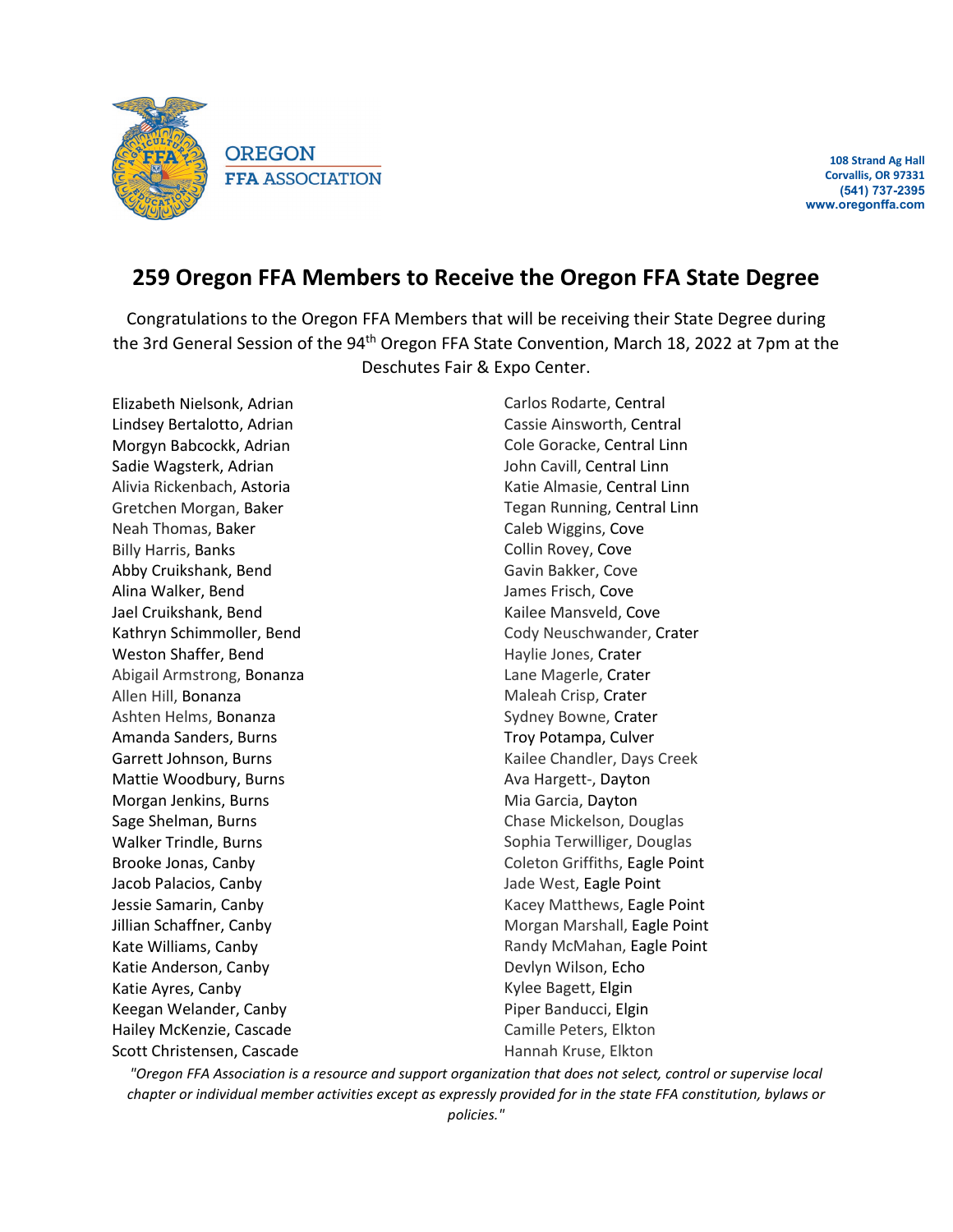

**OREGON FFA ASSOCIATION** 

**108 Strand Ag Hall Corvallis, OR 97331 (541) 737-2395 www.oregonffa.com**

Meleka Byle, Elkton Brianna Rouse, Enterprise Caden Fent, Enterprise Chase Duncan, Enterprise Cody Fent, Enterprise Emily Love, Enterprise Eva Anderson, Enterprise Harlie Stein, Enterprise Jackson Decker, Enterprise Jordyn Stonebrink, Enterprise Josi Coggins, Enterprise Lane Rouse, Enterprise Maci Marr, Enterprise Maclane Melville, Enterprise Mason McDowell, Enterprise Morgan Cameron, Enterprise Nevin Goldsmith, Enterprise Spencer Decker, Enterprise Sydney Hopkins, Enterprise Uriel Aguilar Torres, Gervais Olivia McCurdy, Glide Molly McNulty, Harrisburg Ethan Roeloffs, Henley Janette Romero, Henley Lindsey Castle, Henley Madelyn Sharp, Henley Blake Carter, Heppner Hailey Cunningham, Heppner Abigail Conner, Hermiston Elizabeth Doherty, Hermiston Grant Hills, Hermiston Hector Leal, Hermiston Kylie Temple, Hermiston Paige Bolen, Hermiston Guy Meade, Hidden Valley Jayde Klipfel, Hidden Valley Madison Williams, Hidden Valley Hailey Mullen, Hillsboro Anna Pickering, Hood River Valley Hannah Dorr, Hood River Valley Lauren Griggs, Hood River Valley Alyssa Jennings, Imbler Harvest Coston, Imbler Kadyn Trick, Imbler Noah Insko, Imbler Payden Bowles, Imbler Sadie Bingaman, Imbler Zoe Brown, Imbler Gary Walls, Ione Grace Ogden, Ione Madison Orem, Ione Nathan Wedam, Irrigon Grady Johnsrud, Jordan Valley Kaylee Stoddart, Jordan Valley Kelsey Gluch, Jordan Valley Bayden Menton , Joseph Corin Armentrout, Joseph Dakota DeLyria, Joseph Katharina Hoffman, Joseph Margaret Curry, Joseph Margaret Miller, Joseph Mary Thiel, Joseph McKenzie Keffer, Joseph Storm Lynch, Joseph Alyssa Toney, La Grande Gwenyth Cooper, La Grande Marissa Lane, La Grande Bridget Shullanberger, Lakeview Chloe Brinson, Lebanon Zoey Kingery, Lebanon Alicia Mendez Venegas, Lost River Caden Halousek, Lost River Karli Britton, Lost River Cadence Miller, Madras Emma Shierk, Madras Elizabeth Estes, Mazama Emma Leber, McLoughlin Ethan Jones, McLoughlin

*"Oregon FFA Association is a resource and support organization that does not select, control or supervise local chapter or individual member activities except as expressly provided for in the state FFA constitution, bylaws or*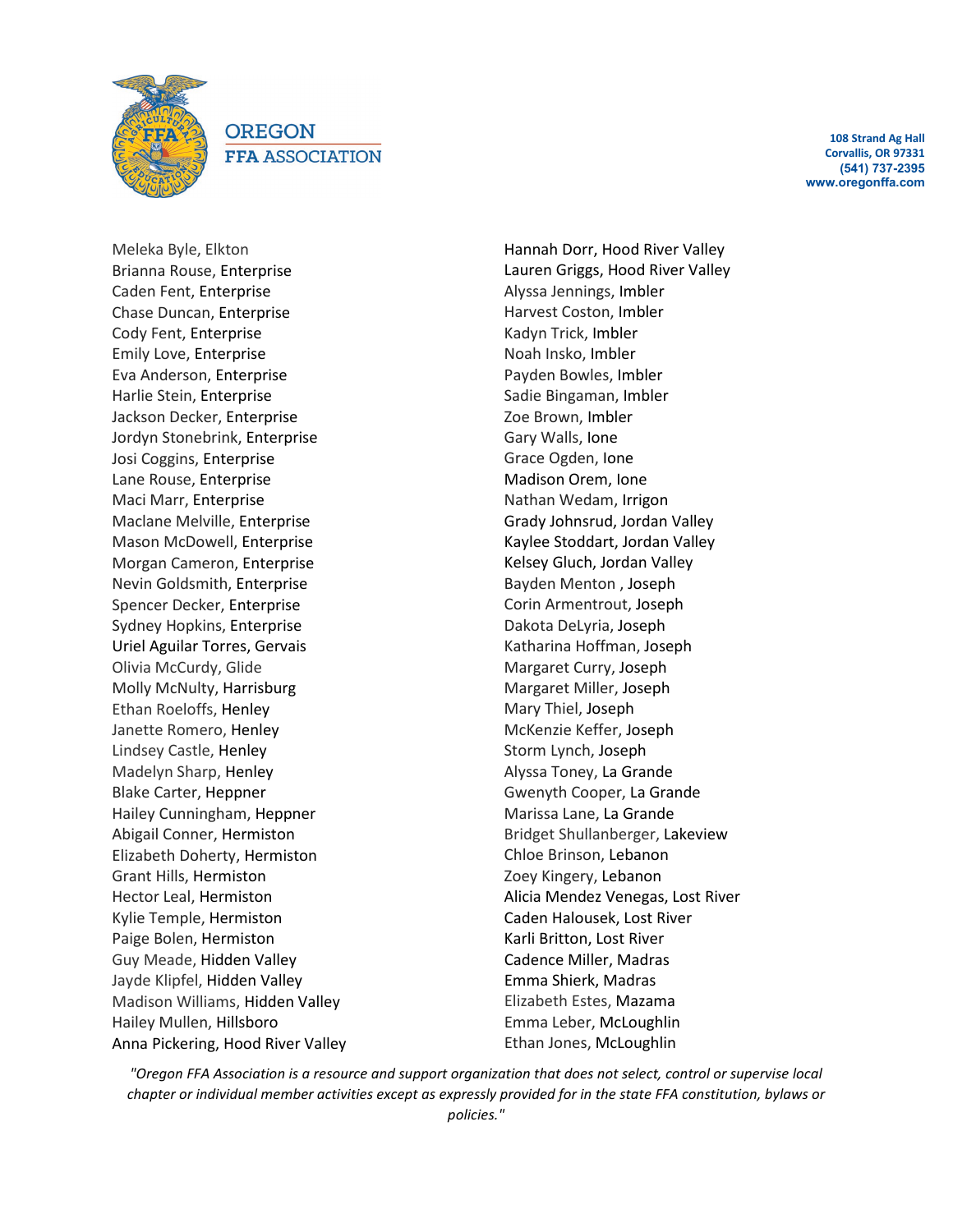

**OREGON FFA ASSOCIATION** 

**108 Strand Ag Hall Corvallis, OR 97331 (541) 737-2395 www.oregonffa.com**

Natalie VanderPloeg, Mohawk Tyler Wallace, Mohawk Briana Lynch, North Clackamas Elena Peterson, North Clackamas Kaia Klug, North Clackamas Payton Sheahan, North Clackamas nathan Thrasher, Newberg April Revis, North Marion Katie Weidemann, North Marion Sydney Bircher, North Marion Ariel Pointer, North Powder Dallee Bingham, North Powder Brady Cooper, Nyssa Briana Campos, Nyssa Ronnie Bueno, Nyssa Rylee Tullett, Nyssa Shelby Shuster, Nyssa Audrey VanHouten, Oakland Jolyn Vogel-Hunt, Oakland Rylee Williamson, Oakland Aidan Nutt, Ontario Fransico Millian, Ontario Henry Garrett, Ontario Jennifer Nunez, Ontario Jimenia Anguanio, Ontario Julie Kerpa, Ontario Katelynn Hussman, Ontario Michael Gomez, Ontario Paige Eidson, Ontario Paisly Porter, Ontario Rance Prentiss, Ontario Tevan Frahm, Ontario Sydney Dodge, Pendleton Brielle Youncs, Pendleton Madaline White, Pendleton Tatum Paullus, Pendleton Rachel Propes, Perrydale Madyson Moffit, Pilot Rock Bailee Whitney, Pine Eagle

Charlotte Thomas, Pine Eagle Chase Butner, Pine Eagle Cole Morgan, Pine Eagle Coy Butner, Pine Eagle Kiley Chetwood, Pine Eagle Taylor Cochell, Pine Eagle Betty Ann Wilson, Prairie City Laken McKay, Prairie City Jenna Kamppi, Rainier Alexis Rivera, Redmond Emilee Lindquist, Redmond Brenda Trujillo-Vazquez, Riverside Makaila Lantis, Riverside Yazeli Ayala, Riverside Bailey Trachsel, Sandy Brekkan Richardson, Sandy Carter Wallace, Sandy Elizabeth Collman, Sandy Frances Fancher, Sandy Lawson Setzer, Santiam Christian Clancey Krahn, Scio Joseph Ramos, Sherman County Erin Towery, Silverton George Dettwyler, Silverton Heidi Dettwyler, Silverton Henry Kuenzi, Silverton Henry Schmitz, Silverton Jenna Gubbels, Silverton Kira Manrubia, Silverton Leah Twede, Silverton Lena Tribbett, Silverton Marissa Johnston, Silverton Molly Kuenzi, Silverton Niles Zollinger, Silverton Rachel Noordam, Silverton Talus Miller, Silverton Zachery Gubbels, Silverton Josie Maddux, South Umpqua Ainsley Goughnour, St. Paul

*"Oregon FFA Association is a resource and support organization that does not select, control or supervise local chapter or individual member activities except as expressly provided for in the state FFA constitution, bylaws or policies."*